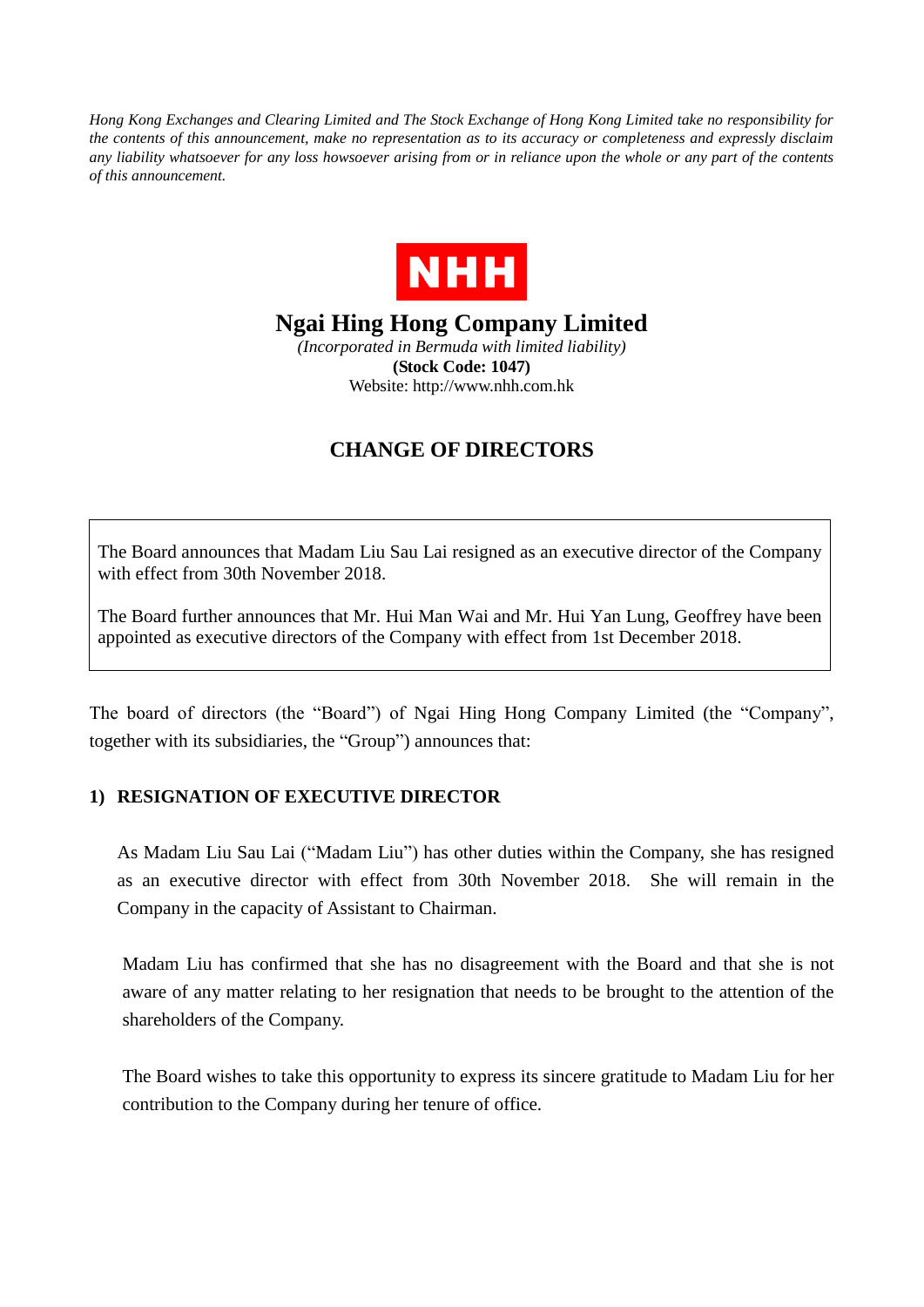## **2) APPOINTMENT OF EXECUTIVE DIRECTOR**

Mr. Hui Man Wai, aged 48, is the Business Development Manager of Dongguan Coltec Plastic Trading Company Limited and is responsible for market exploration and business development of Colour Masterbatches and Functional Masterbatches for plastic industries in Southern and South Western China. He holds a Master degree of Business and Administration (Executive) from City University of Hong Kong. He joined the Group in 2000 and has over 18 years' experience in business management, sales & marketing. Mr. Hui Man Wai is the son of Mr. Hui Kwok Kwong (who is the Deputy Chairman and Managing Director of the Company).

Save as disclosed above, Mr. Hui Man Wai has not held any directorship in the last three years in public companies, the securities of which are listed on any securities market in Hong Kong or overseas and he does not have any relationship with any directors, senior management, substantial or controlling shareholders of the Company.

Mr. Hui Man Wai is entitled to an annual salary of approximately HK\$750,000 and is eligible to receive a discretionary bonus to be determined by the Board with reference to his duties and responsibilities, as well as remuneration benchmark in the industry and the prevailing market conditions. As at the date of this announcement Mr. Hui Man Wai has a personal interest of 250,000 shares of the Company within the meaning of Part XV of the Securities and Futures Ordinance, Chapter 571 of the laws of Hong Kong, representing approximately 0.07% of the issued share capital of the Company

Mr. Hui Man Wai has entered into a service contract with the Company for a term of three years commencing on 1st December 2018 and the appointment shall be terminated by either the Company or Mr. Hui Man Wai giving to the other not less than 6 months' notice in writing to determine the same. Mr. Hui Man Wai is subject to retirement by rotation and re-election in accordance with the Company's Bye-Laws.

## **3) APPOINTMENT OF EXECUTIVE DIRECTOR**

Mr. Hui Yan Lung, Geoffrey, aged 44, is the General Manager of Dongguan Ngai Hing Plastic Materials Limited and NHH Coltec Limited and is responsible for sales and marketing of Colour Masterbatches and Functional Masterbatches for plastic industries in Hong Kong, Guangdong and other cities in Southern China. He holds a Bachelor degree with honors in Arts (Major in Economics) from Queen's University, Ontario, Canada. He joined the Group in 2004 and has over 18 years' experience in business management, sales & marketing. Mr. Hui Yan Lung, Geoffrey is the son of Mr. Hui Sai Chung (who is the Chairman of the Company) and the brother of Mr. Hui Yan Kit (who is the senior management of the subsidiaries of the Company) and Mr. Hui Yan Kuen (who is the executive director of the Company).